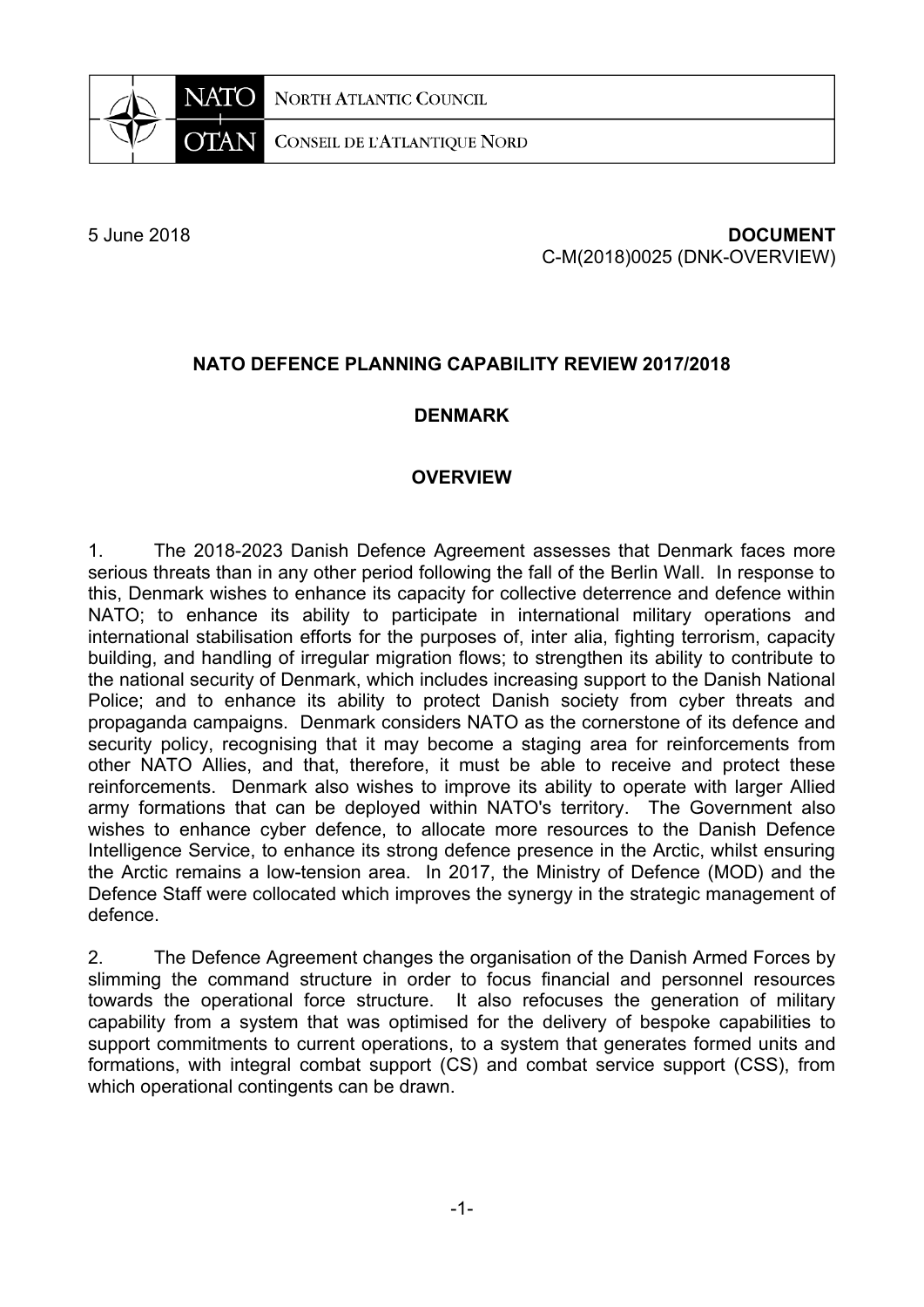3. With the Defence Agreement, the Parliament announced an accumulative increase of DKK 12,800.00 million (US\$ 1901.44 million) in defence spending out to 2023 largely to fund its planned capability enhancements. This equates to about a 20% rise in defence spending in cash terms, a welcome development.

4. In terms of capability development, Denmark plans, inter alia, to establish a brigade-level capability of roughly 4,000 soldiers as an independent formation in 2024. An additional three mobilisation companies will be attached to its combat battalions and a further 1,000 reserves can be called-up if necessary. This brigade will comprise heavier units and enhanced capabilities, including more and upgraded main battle tanks (MBT), anti-tank weapons and additional artillery, with procurement of a ground-based air defence (GBAD) system and supported by elements of the Danish joint intelligence, surveillance and reconnaissance (JISR) capability. This new emphasis at the brigade level will see a more coherent structure to deliver capabilities for operations. Denmark also plans to establish a new light infantry battalion consisting of regular personnel which can be deployed at very short notice. In addition to its short-range missiles, Denmark wishes to fit its frigates with long-range missiles to provide area air defence. It also intends to fit its frigates and its maritime helicopters with advanced anti-submarine warfare (ASW) capabilities. A fifteen-year capability development plan is now being prepared, following publication of the Defence Agreement, which will provide continuity of planning past the 2023 period of the current agreement, into the medium term. Denmark will introduce these capabilities through a national planning process which is closely harmonised with NATO, although national priorities are not entirely coincident with NATO's.

5. At the end of 2017, the strength of the Danish Armed Forces was some 16,700 military personnel, including conscripts, supported by about 4,700 civilians. As part of the Defence Agreement, the Danish Armed Forces will reorganise and slim higher staffs in order to refocus personnel resources on operational capabilities. This is intended to increase the operational force structure by approximately 1,450 personnel by 2024. The number of conscripts called up each year is some 4,200; the intent is to increase this number by approximately 500 per year. Basic training lasts for four months; conscripts seeking employment following compulsory service will receive a further advanced military training. The reserves consists of approximately 2,500 personnel and as a consequence of the Defence Agreement, this can be increased by approximately 600 personnel by 2023. Reservists are called up for seven to fourteen days of training annually.

6. The overall strength of the Home Guard (HG) is about 550 permanently employed, 15,000 volunteers in the active structure, and 30,000 in the reserve structure. The HG is used in support of the military and civilian services, and it will also have a role in the reception and protection of Allied reinforcing forces, and for the protection of infrastructure. HG personnel are also used as individual or platoon-size augmentees in international operations and missions, and defence capacity building engagements.

7. The announced increase of increase of DKK 12,800.00 million in defence spending out to 2023 is intended to enable the investment in the capabilities identified in the Defence Agreement which is a positive step to meeting some of the priority capabilities requested by Allied Defence Ministers. The proportion of gross domestic product devoted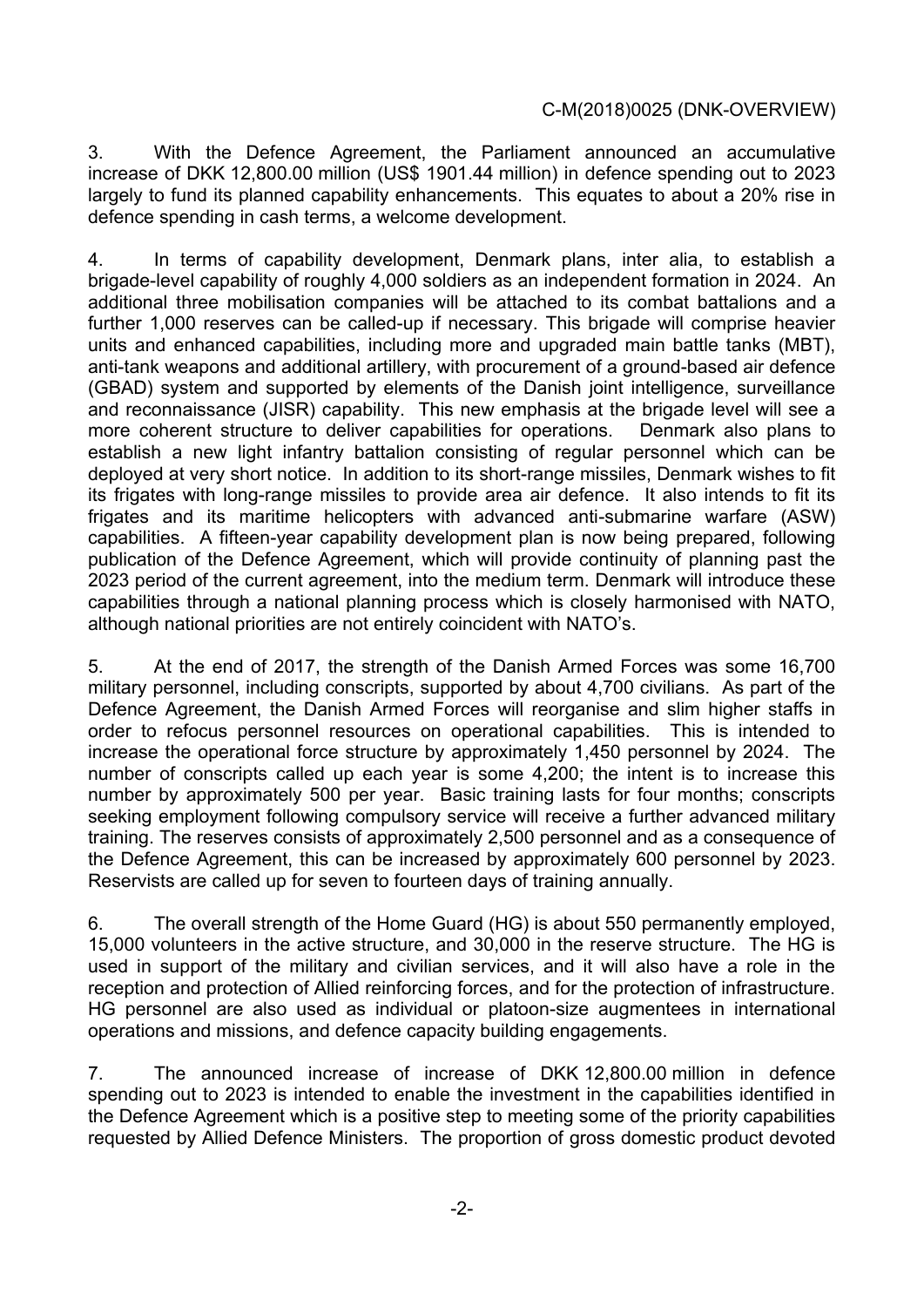to defence decreased from 1.35% in 2009 to an estimated 1.16% in 2017, and is projected to rise to 1.21% in 2018, 1.23% in 2019, and 1.27% in 2020, which is well below the NATO guideline of 2% set out in the Defence Investment Pledge (DIP). Expenditure on major equipment was 13.68% of total defence expenditure in 2016 and is forecast to be 10.39% in 2017, 13.43% in 2018, 18.55% in 2019, and 20.95% in 2020, thereby exceeding the NATO guideline of 20% as set out in the DIP.

8. Denmark's contributions to operations and missions were either commensurate with the size of its armed forces or, especially in the case of its air force, they exceeded what would be expected in relative terms. Denmark also routinely provides substantial land contributions to the NATO Response Force and air contributions to the Baltic Air Policing Mission. It also supports enhanced Forward Presence in Estonia as part of the United Kingdom-led multinational battle group.

9. Allied Defence Ministers agreed that Denmark should give priority to the development of: a heavy infantry brigade, including associated CS and CSS elements; JISR capabilities; and ASW capabilities. As a stepping-stone to delivering the heavy infantry brigade by 2032, Denmark has a number of plans to enhance its combat (more MBTs), CS and CSS capabilities by 2024. There are currently no concrete plans to deliver all of the required heavy infantry capability, a key component of that brigade. The second prioritised capability, JISR, will mostly be met by Denmark's current national plans for its broad JISR capability, less the two requested signals intelligence (SIGINT) aircraft which Denmark has no plans to acquire. ASW, the third prioritised capability, should be largely met if all the planned ASW enhancements are delivered into service, and in the required timelines.

10. Denmark plans to transform its army to a more operational structure with an Army Command (which includes the function of the Danish Division Headquarters (HQ)), an infantry Reaction Force Brigade, an Adaptable Force Brigade and the Force Troops consisting of one logistics, one signals, one engineer, one artillery and one army intelligence regiment as well as the Royal Life Guards Regiment and the Royal Guards Hussars. The Reaction Force Brigade is planned to consist of three "medium" infantry battalions (based on companies with a mix of platforms of armoured personnel carriers (APC), infantry fighting vehicles (IFV) and MBTs), one intelligence surveillance and reconnaissance (ISR) battalion; one artillery battalion, one combat engineer battalion, one logistics battalion, one HQ and signals company, as well as a military police company. The Adaptable Force Brigade is expected to consist of one light infantry, one armoured, and one reconnaissance battalion, as well three basic military training battalions. Denmark is introducing new artillery and mortar systems, and plans to introduce GBAD, counter-improvised explosive device and ISR capabilities as well as modern engineering and communications and information systems to fulfil its current capability shortages and provide many elements of the requested medium infantry brigade by 2024. This is a positive development. In order for Denmark to fully meet the requirement to develop a fully-capable heavy infantry brigade by 2032, it will have to resolve a number of capability limitations including: critical firepower, the low readiness of units, the lack of brigade-level training, and the low levels of stocks and munitions.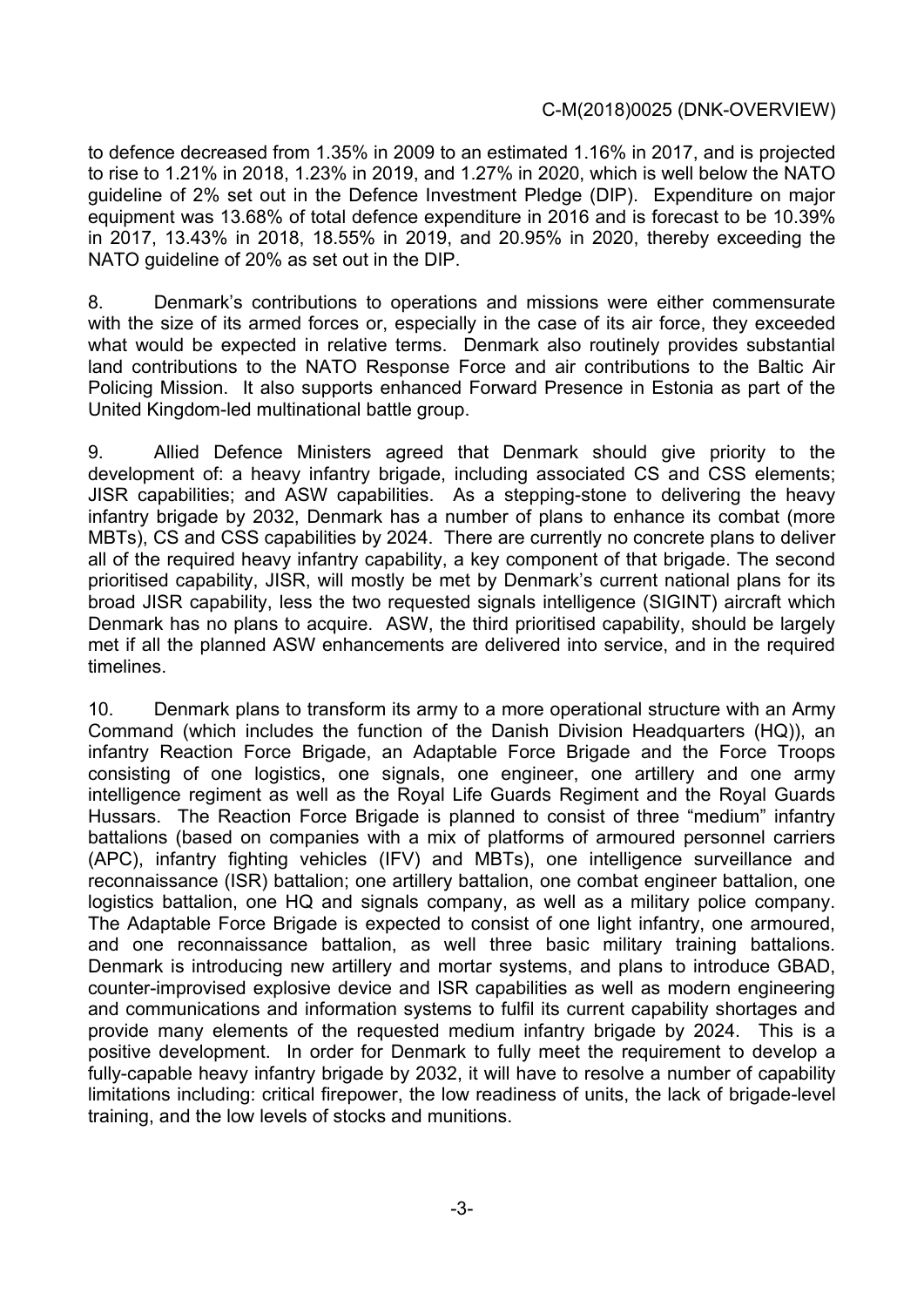11. Denmark can provide one heavy infantry battalion group, as a high-readiness element of the requested medium infantry brigade in the NATO Capability Targets, but currently with limitations in air defence. However, the requested medium infantry brigade is provided at initial operational capability at 24 months' notice until 2024 and with severe quantitative and qualitative capability limitations across the combat, CS and CSS areas. Until Denmark enhances the combat power and readiness of its brigade, it will be poorly equipped and prepared to engage in large-scale high-end operations against a peer adversary.

12. The existing Naval Staff will be transformed into a Navy Command responsible for development, planning and the generating of naval forces. The new Navy Command will be formed with three subordinate naval squadrons: Arctic and Northern Atlantic, International Operations and National Operations. The operational logistics, the naval surveillance centre sites, the six training, technical and expert centres and the two main naval bases are to be organised under the three squadrons. Deployed naval forces are controlled by the Joint Operations Staff, or by the Joint Arctic Command for the North Atlantic area. The transformation of the fleet's ocean-going capabilities is complete. At the core of the navy are three frigates and two flexible support ships. These are supplemented by four ocean patrol vessels (OPV) and three Arctic patrol ships that are dedicated mainly to patrolling the North Atlantic and the Arctic, but can be made available for NATO operations. In the short term, the navy's capability development priorities, which all have funding plans, include the procurement of an area air defence capability for the frigates; procurement of advanced towed sonar systems, torpedo counter measures and fire control radars for the frigates and the flexible support ships; and procurement of advanced ASW capabilities for the naval helicopters. The medium-term naval capability development priorities are the acquisition of SM-6 long-range surface-to-air missiles and the procurement of replacement OPVs.

13. The navy is a modern ocean-going force that is expected to meet almost all of the requested NATO Capability Targets, in quantitative terms. In qualitative terms, the current shortfalls in ASW, above-water warfare, maritime BDM stockpiles and mine countermeasures capabilities will, for most part, be addressed by funding identified in the Defence Agreement.

14. In 2019, the Air Staff and the Expeditionary Air Wing will reorganise into the Air Command. The new Air Command will include a new National Air Operations Centre. Furthermore, the Air Force Training Centre will be closed and all tasks outsourced to other units and entities. An Operations Support Wing will also be stood up. The air force consists of: 30 combat aircraft (F-16), four medium transport aircraft (C-130J), 14 tactical transport helicopters (EH-101 Merlin) of which eight are used for national SAR missions, and eight light transport helicopters (AS-550 Fennec). The air force operates seven MH-60R Seahawk helicopters (with an additional two expected in 2019) and four CL-604 Challenger aircraft. The current F-16 fleet has no suppression of enemy air defence (SEAD) or electronic attack capability. With the introduction of the F-35, the air force expects to introduce some SEAD capability. Denmark plans to replace its F-16 with 27 F-35 combat aircraft in the timeframe 2021 to 2026, resulting in a gap in Denmark's deployable combat air capability in the period 2022-2024 and limited combat air capability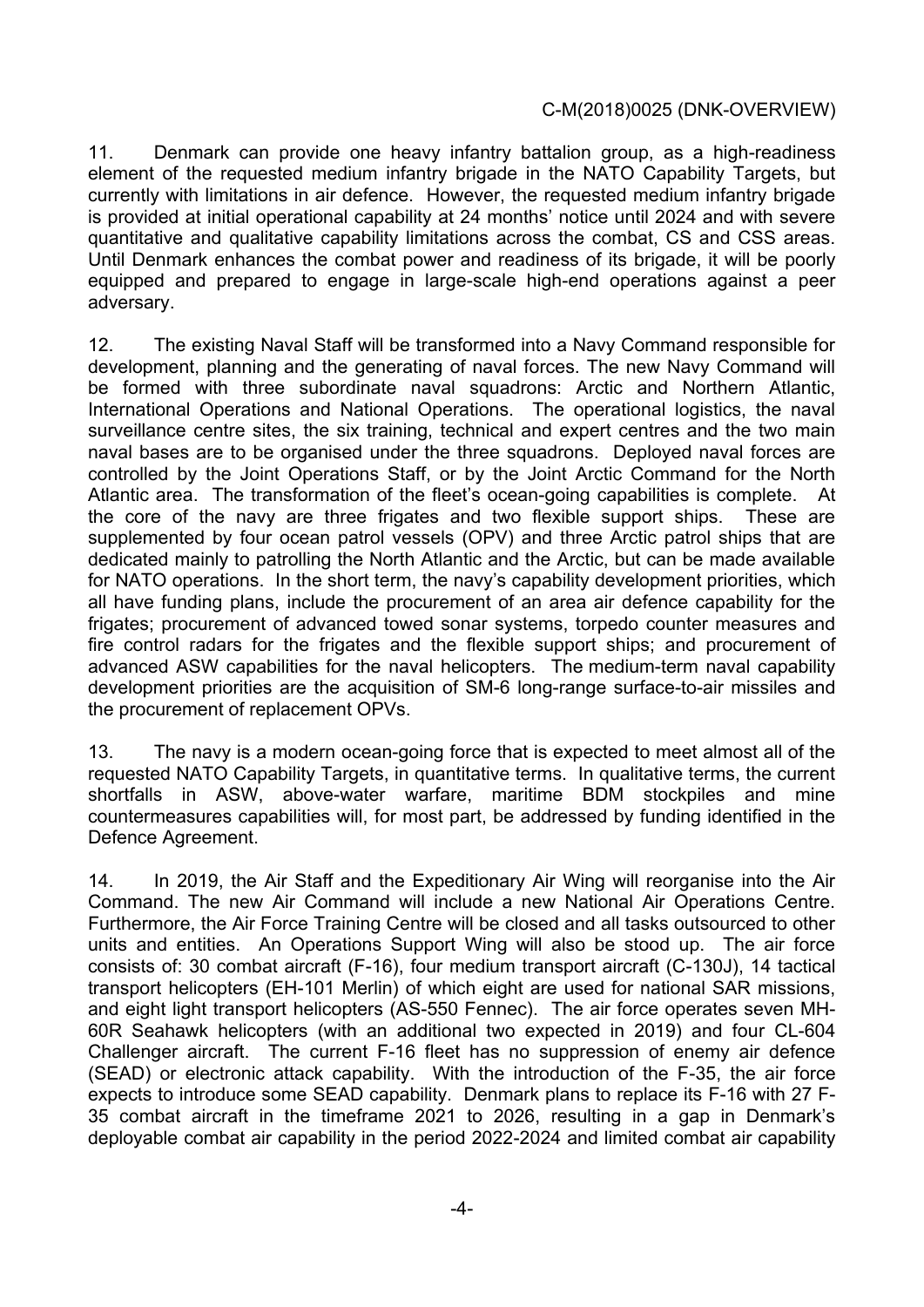in the period 2025-2027. Most of the air force crews assigned as NATO deployable meet the flying hours required by ACO Forces Standards, less combat aircrews which are slightly below the requirement. Aircrew-aircraft ratios meet the requirements.

15. Denmark's relatively modern air force will not provide all of the capabilities requested in the air-related NATO Capability Targets. For some of these targets, there will be delays. For other targets, Denmark has no current plans or intent to provide the requested capabilities in full. This applies in particular to the number of combat aircraft, air-to-air refueling and SIGINT aircraft, as well as the deployable airbase activation modules.

16. The Danish Special Operations Command controls both the army and the navy regiment-level special operations forces (SOF) units. Air SOF capabilities remain under air force control. The national SOF capability includes: one special operations land task group, providing up to six special operations land task units; one special operations maritime task group, providing up to four special operations maritime task units; and one special operations air task group providing two special operations air task units-rotary/tilt wing with two EH-101 Merlin helicopters each and one special operations air task unitfixed wing with one C-130J transport aircraft. Denmark provides all the quantitative contributions sought by the SOF-related NATO Capability Targets. However, shortfalls do exist including lack of dedicated or organic CS, CSS and aircraft, and lower readiness than requested for some capabilities.

17. Tactical-level logistics support to the army is provided by the Army Combat Service Support and Joint Military Police Centres, while the navy and air force are supported by their integral logistics organisations. In addition to the capabilities of the armed forces and the HG, joint and enabling capabilities are also, to some extent, provided by other MOD agencies and commands. Denmark is able to provide many of the quantitative enabling forces and capabilities requested in its NATO Capability Targets with a number of noticeable exceptions for reception, staging and onward movement; medical; transport; supply; chemical, biological, radiological and nuclear; and military engineering capabilities. In other cases, the requested capabilities can be provided, but only at a lower readiness than required, or not simultaneously with the deployment of the Reaction Force Brigade. There is generally good progress in the implementation of Denmark's qualitative NATO Capability Targets, although some shortfalls persist.

18. Denmark attaches high importance to a comprehensive approach for achieving coherence among the actions of governmental, non-governmental and international actors involved in stabilisation and reconstruction (S&R). Denmark is fully implementing all its S&R Capability Targets, less for the police training cadre target, where it provides 25% of the requirement.

19. Denmark is largely robust and resilient in terms of civil preparedness and interministerial coordination is ensured. Updated civil crisis response measures have been integrated into revised national crisis management plans and national defence and civilian plans are coordinated and deconflicted at the national level.